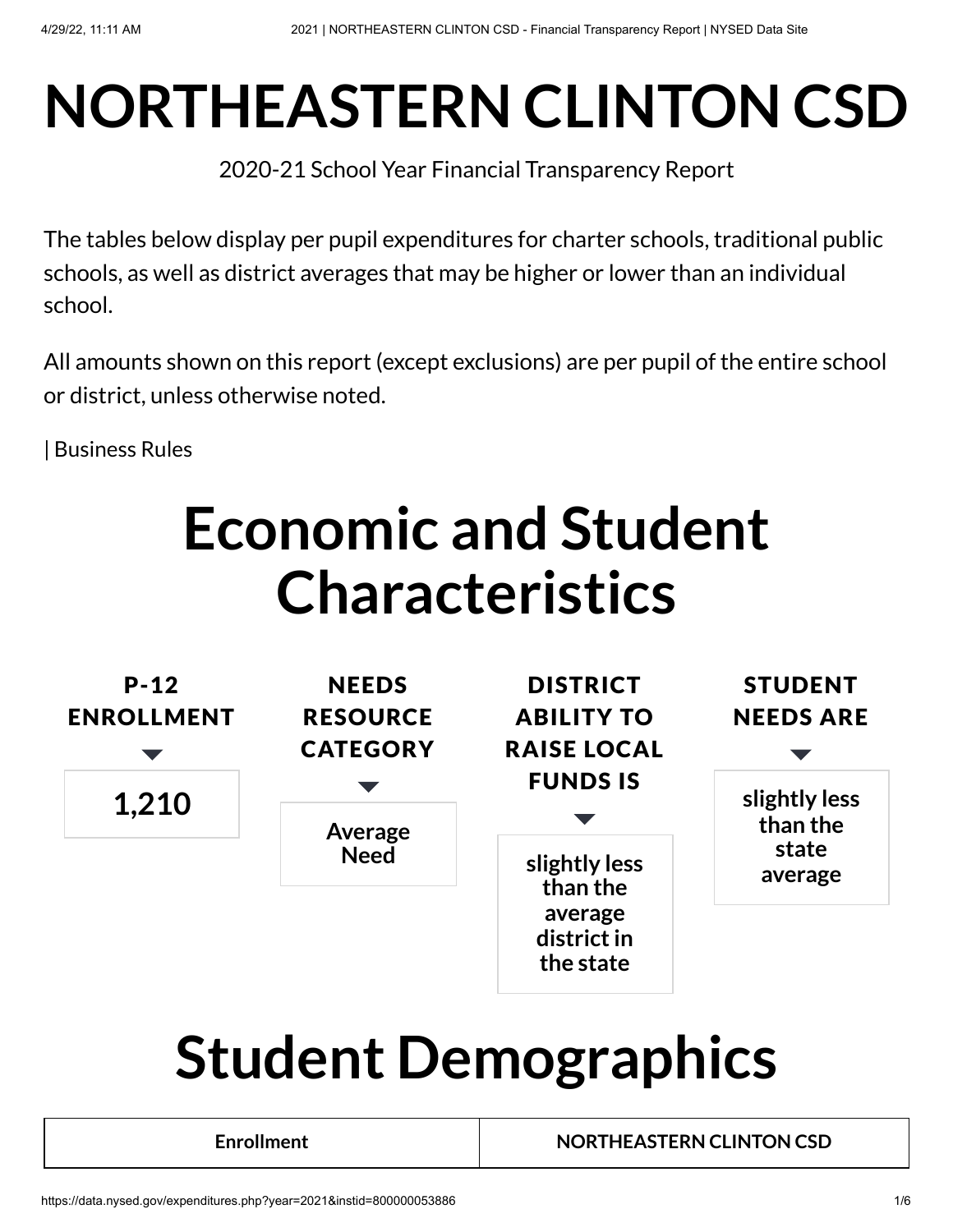| <b>Enrollment</b>                 | <b>NORTHEASTERN CLINTON CSD</b> |
|-----------------------------------|---------------------------------|
| <b>All Students</b>               | 1,210                           |
| <b>Economically Disadvantaged</b> | 50%                             |
| <b>Students with Disabilities</b> | 17%                             |
| <b>English Language Learners</b>  |                                 |
| <b>Race/Ethnicity</b>             |                                 |

| <b>Staffing Profile</b>                          | <b>NORTHEASTERN CLINTON CSD</b> |
|--------------------------------------------------|---------------------------------|
| <b>Student-to-Teacher Ratio</b>                  | 11                              |
| Teachers with Fewer than 4 years of Experience % | 11%                             |
| Teachers with 4-20 Years of Experience %         | 55%                             |
| Teachers with 21+ Years of Experience %          | 35%                             |

## **Comparison: How do per pupil expenditures compare?**

| <b>THIS SCHOOL</b> | <b>DISTRICT OR</b> | <b>COUNTY</b>  | <b>STATEWIDE</b> |
|--------------------|--------------------|----------------|------------------|
|                    | <b>DISTRICT OF</b> | <b>AVERAGE</b> | <b>AVERAGE</b>   |
| N/A                | <b>LOCATION</b>    |                |                  |
|                    |                    | \$21,209.62    | \$23,470.91      |
|                    | \$22,080.87        |                |                  |

### **Report View One: How Much is Being Spent on Instruction and Administration?**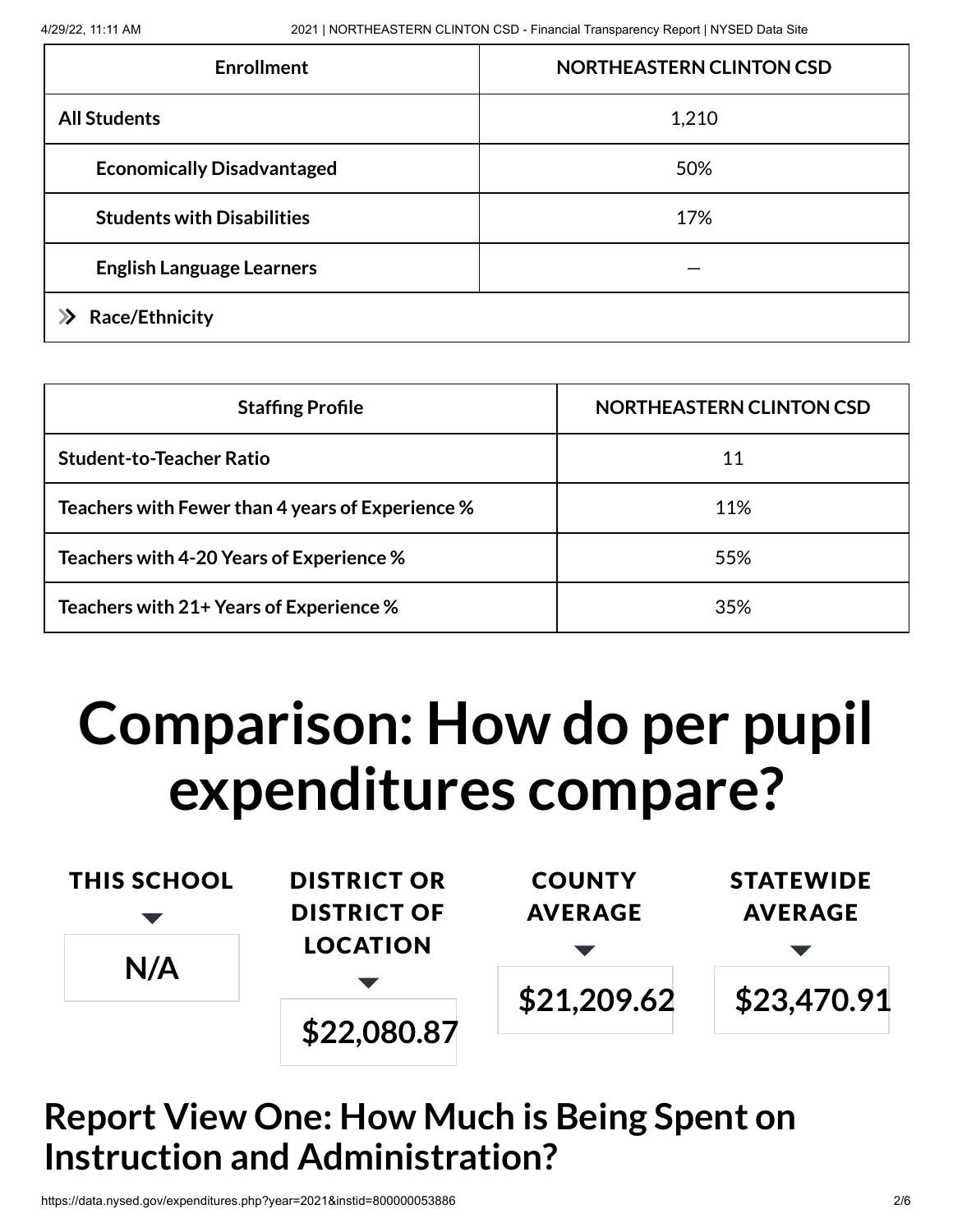For traditional school districts, school level data (entries A through D) represent the average per pupil school level expenditures for all schools in the district. For charter schools, these entries reflect school level expenditures for the particular charter school only. Entries E through H reflect central expenditures.

Total spending (entry I) represents all non-excluded per pupil expenditures. For traditional school districts, this represents the average per pupil expenditures of all schools in the district. For charter schools, this represents per pupil school level expenditures.

| <b>Report View One Per Pupil Expenditure Categories</b>     | <b>NORTHEASTERN CLINTON CSD</b> |
|-------------------------------------------------------------|---------------------------------|
| A. Instruction $(A1 + A2 + A3 + A4)$<br>$\gg$               | \$11,053.92                     |
| B. Administration $(B1 + B2 + B3)$<br>$\gg$                 | \$916.03                        |
| C. All Other Spending $(C1 + C2 + C3)$<br>$\sum$            | \$2,220.49                      |
| D. Total School Level $(A + B + C)$                         | \$14,190.45                     |
| $\triangleright$ E. Central Instruction (E1 + E2 + E3 + E4) | \$17.23                         |
| $\triangleright$ F. Central Administration (F1 + F2 + F3)   | \$1,506.75                      |
| G. All Other Central Spending $(G1 + G2 + G3)$<br>$\sum$    | \$6,366.44                      |
| <b>H. Total Central Costs</b>                               | \$7,890.42                      |
| I. Total Spending $(D + H)$                                 | \$22,080.87                     |

#### **Report View Two: How are the Local/State and Federal Funds Spent?**

Report View Two presents the same expenditures reported in View One, but disaggregates that spending by local/state/federal/other revenue source.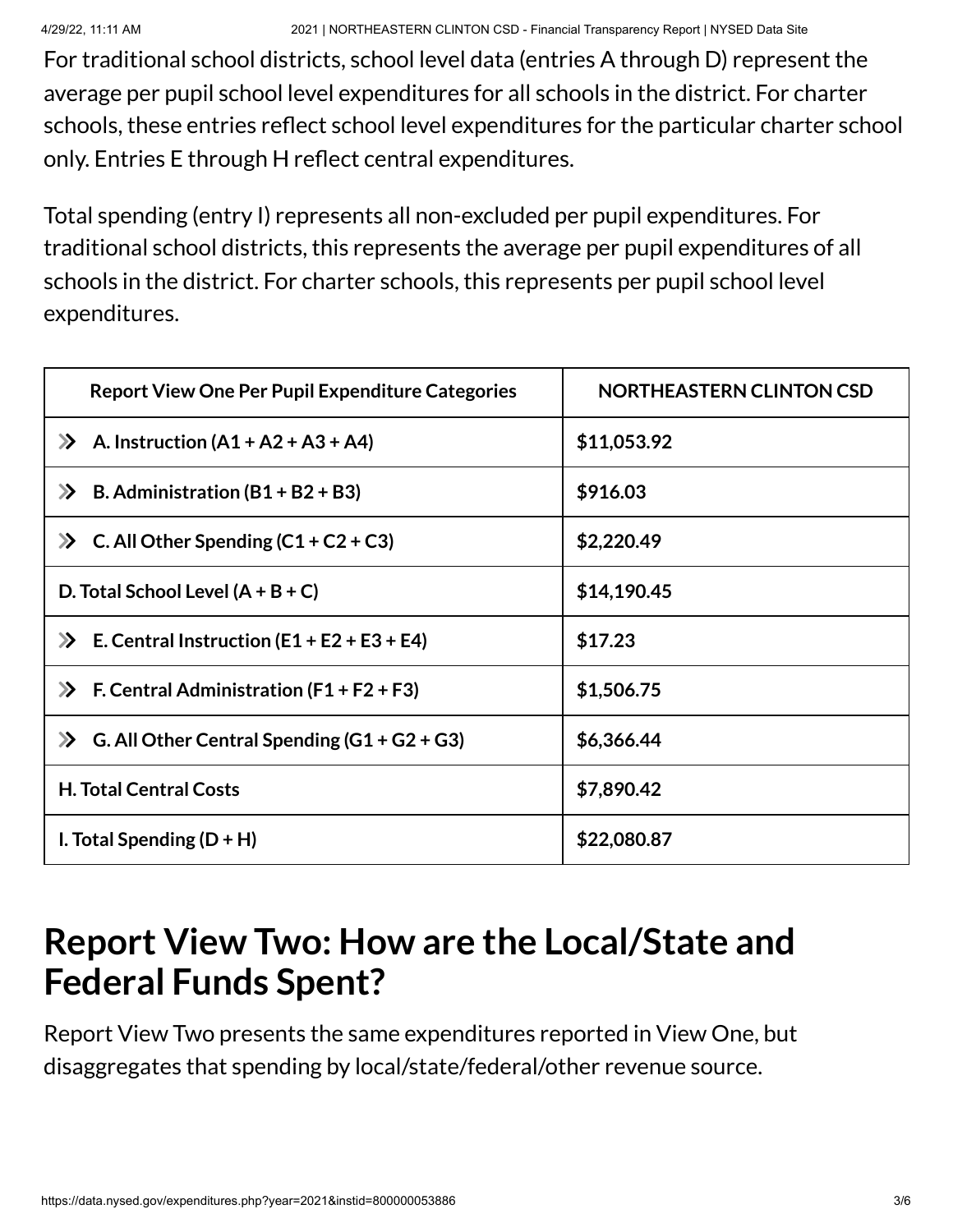For traditional school districts, school level data (entries J and K) represent the average per pupil school level expenditures for all schools in the district. For charter schools, these entries reflect school level expenditures for the charter school. Entries L and M reflect central expenditures.

Total spending (entry N) represents all non-excluded per pupil expenditures. For traditional school districts, this represents the average per pupil expenditures of all schools in the district. For charter schools, this represents per pupil school level expenditures.

| <b>Report View Two Per Pupil Expenditure Categories</b>     | <b>NORTHEASTERN CLINTON CSD</b> |
|-------------------------------------------------------------|---------------------------------|
| J. Total School Level Local/State Spending                  | \$13,428.39                     |
| K. Total School Level Federal Spending<br>$\mathbf{\Sigma}$ | \$762.06                        |
| L. Total Central Level Local/State Spending                 | \$7,847.50                      |
| M. Total Central Level Federal Spending                     | \$42.92                         |
| N. Total Spending $(J + K + L + M)$                         | \$22,080.87                     |

### **Detailed Spending: How Much is Spent Per Pupil in Selected Program Areas?**

Program Area Details in entries O through Z represent subsets of spending in Report View One and Report View Two. Five program areas are broken out. To calculate per pupil expenditures P-12 enrollment is used for pupil services, community schools programs, and BOCES services. Enrollments for the program areas are used for special education, ELL services, and prekindergarten.

Entries O through T represent school level expenditures. For charter schools, data represents per pupil expenditures in each of category in the selected school. For traditional school districts, data under the district column represent the district average of all schools in each of these categories.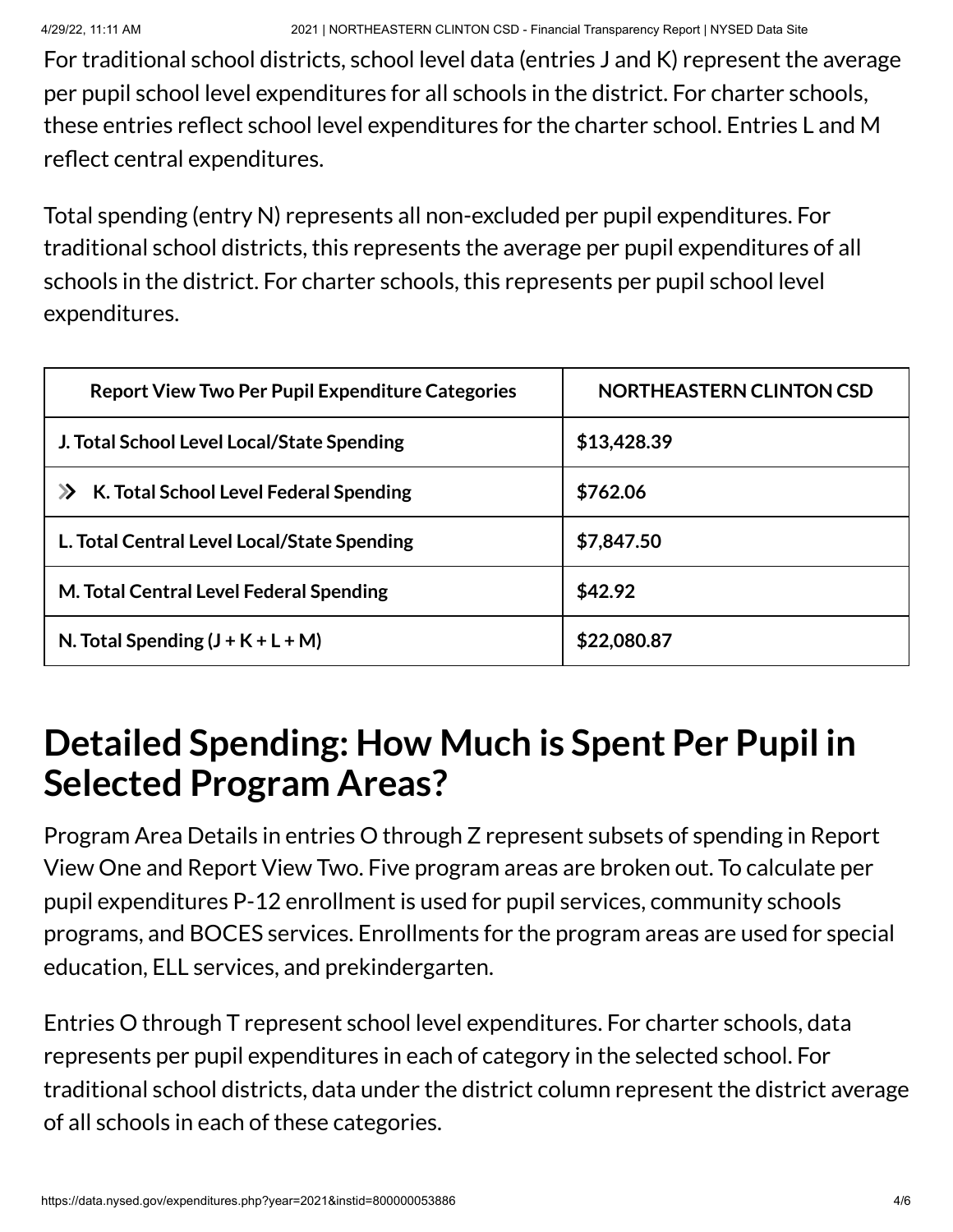#### Entries U through Z represent central expenditures.

**Program Detail Areas**

 $\gg$ 

**Program areas are included within the above School Level Expenditures (Row D) and Central Costs (Row H)**

### **Exclusions: What Other Spending is not Included in the Per Pupil Amounts Shown Above?**

The final section represents total expenditures, with the following exclusions that were not included in the per pupil expenditure calculations above: transportation, tuition, debt service, and other.

"Other Exclusions" include expenditures such as tuition for students attending BOCES full-time, services provided to nonpublic or charter schools, prekindergarten payments to community-based organizations, and community services.

| <b>Excluded Expenditures</b>       | <b>NORTHEASTERN CLINTON CSD</b> |
|------------------------------------|---------------------------------|
| 1. Transportation                  | \$1,528,348.00                  |
| <b>2. Charter School Tuition</b>   | \$0.00                          |
| 3. Other Tuition                   | \$99,109.00                     |
| 4. Debt Service                    | \$2,484,991.00                  |
| 5. Other                           | \$2,158,363.92                  |
| <b>Percent Excluded from Total</b> | 19%                             |
| <b>Total Expenditures</b>          | \$32,988,659.00                 |